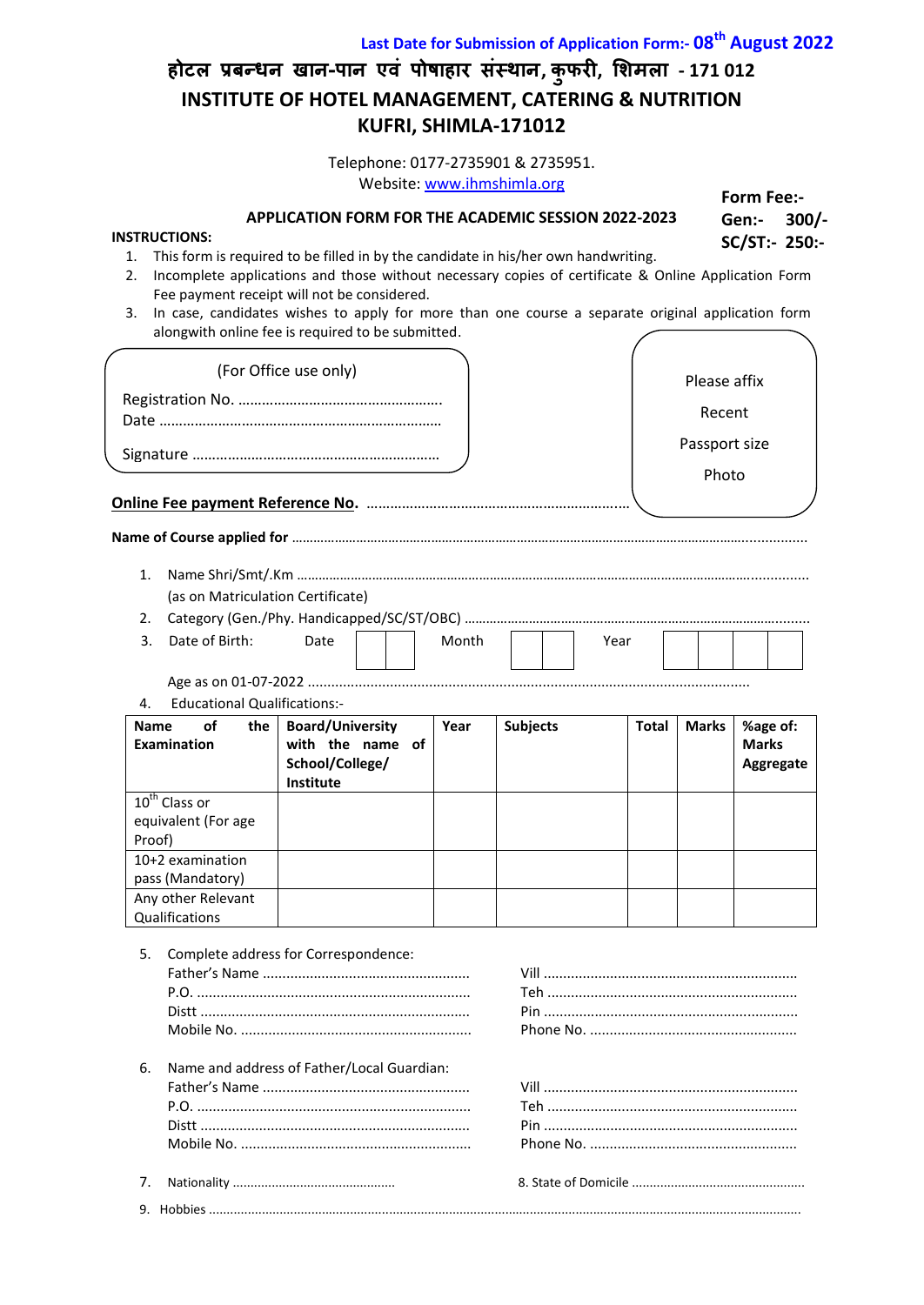### 10. **SPORTS**



### **(Original Certificates are to be produced at the time of Interview)**

## **DECLARATION**

- (i) I hereby agree to abide by the rules and regulations of the Institute as laid down in the Prospectus and any other additions/alterations made there to from time to time to ensure proper conduct and discipline of students.
- (ii) I hereby declare that I have not been debarred from appearing for any examination held by any Government constituted or statutory examination authority of India.
- (iii) I hereby declare that the information given in the application is true and no material information has been wilfully suppressed by me. I understand that I will stand to be disqualified from being admitted to the course in the event of my being found to have furnished any false information.

### **Signature of Applicant**

Date: Name .......................................................

I have permitted my ward to join the Diploma Course in the Institute of Hotel Management Catering & Nutrition, Kufri, Shimla. In this regard, I undertake full responsibility toward his/her conduct and discipline as laid down in the prospectus of the Institute. I also certify that the information given by my ward in the above application is correct to the best of my knowledge. In the event my ward is admitted to the said course, I will be responsible for payment of fees and other dues from time to time.

**Signature of Father or Guardian**